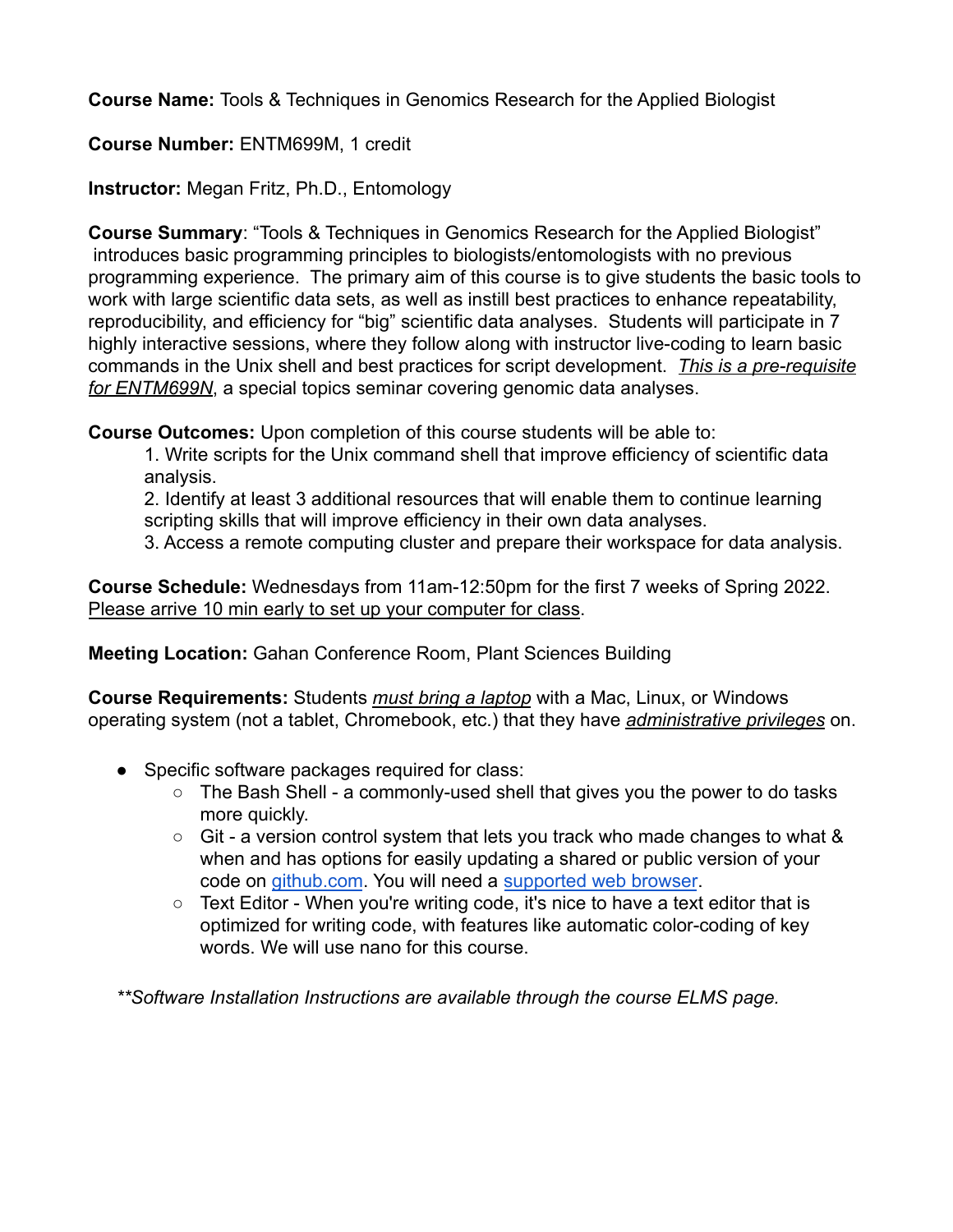### **Optional Textbooks:**

Practical Computing for Biologists, Haddock & Dunn. Estimated cost is \$90.00 for new paperback.

Learn GIT in a Month of Lunches, Rick Umali. Estimated cost is \$30.00 for new paperback.

\*Both texts are available at Amazon.com and are good resources for further reading.

**Course-relevant websites:** Some course material is adapted from the Software Carpentry curriculum found [here.](https://software-carpentry.org/lessons/)

**Readings:** All required readings provided on the course ELMS site.

### **Assessments and Grading:**

*Homework*: There will be 2 homework assignments (10 pts. each) in Weeks 4 & 6 made available through the ELMS course page. Assignments will be available immediately following class and will be due by upload to ELMS before class the following week. Homework assignments will be worth 20% of the final grade.

*Quizzes:* There will be 3 timed online quizzes (8 pts. each) offered through the ELMS course page. Follow the quiz link on the left side of your screen to find the quizzes and their due dates. All quizzes will be open from Wednesdays at 1:00pm through Fridays at 1:00pm and will be accessible for 10 min. Students with accommodations should contact Dr. Fritz directly about their needs in the first week of class. Quizzes will cover material discussed since the previous quiz or exam. Online quizzes will be worth ~25% of the final grade.

*Participation:* Students should attend and participate in all course meetings during the semester (8 pts. per period). Participation is worth ~55% of the final course grade. Student participation grades will be determined based upon the quantity, dependability, and quality of participation. Appropriate forms of engagement include: 1) respectful and positive verbal discourse with the instructor or peers, or 2) insightful questions related to course materials. For more information on what constitutes acceptable in-class participation, see [Petress 2006](https://umd.instructure.com/courses/1319475/files/66029541?wrap=1)**.**

*COVID-19* **Missed Class Policy:** If you are ill or have been exposed to COVID-19, *PLEASE* do not attend class. While I expect in-class participation each week for healthy students, an online substitute for some course materials can be made available to earn participation points for students who are unwell (see Attendance Policy).

## **Grading Scale:**

| $93 - 100$ : A   | $77 - 79.9$ C+   |
|------------------|------------------|
| $90 - 92.9$ : A- | 73-76.9: C       |
| 87-89.9: B+      | $70 - 72.9$ : C- |
| $83 - 86.9$ : B  | $67 - 69.9$ : D+ |
| $80 - 82.9$ : B- | $60 - 66.9$ : D  |
|                  | Below 60: F      |